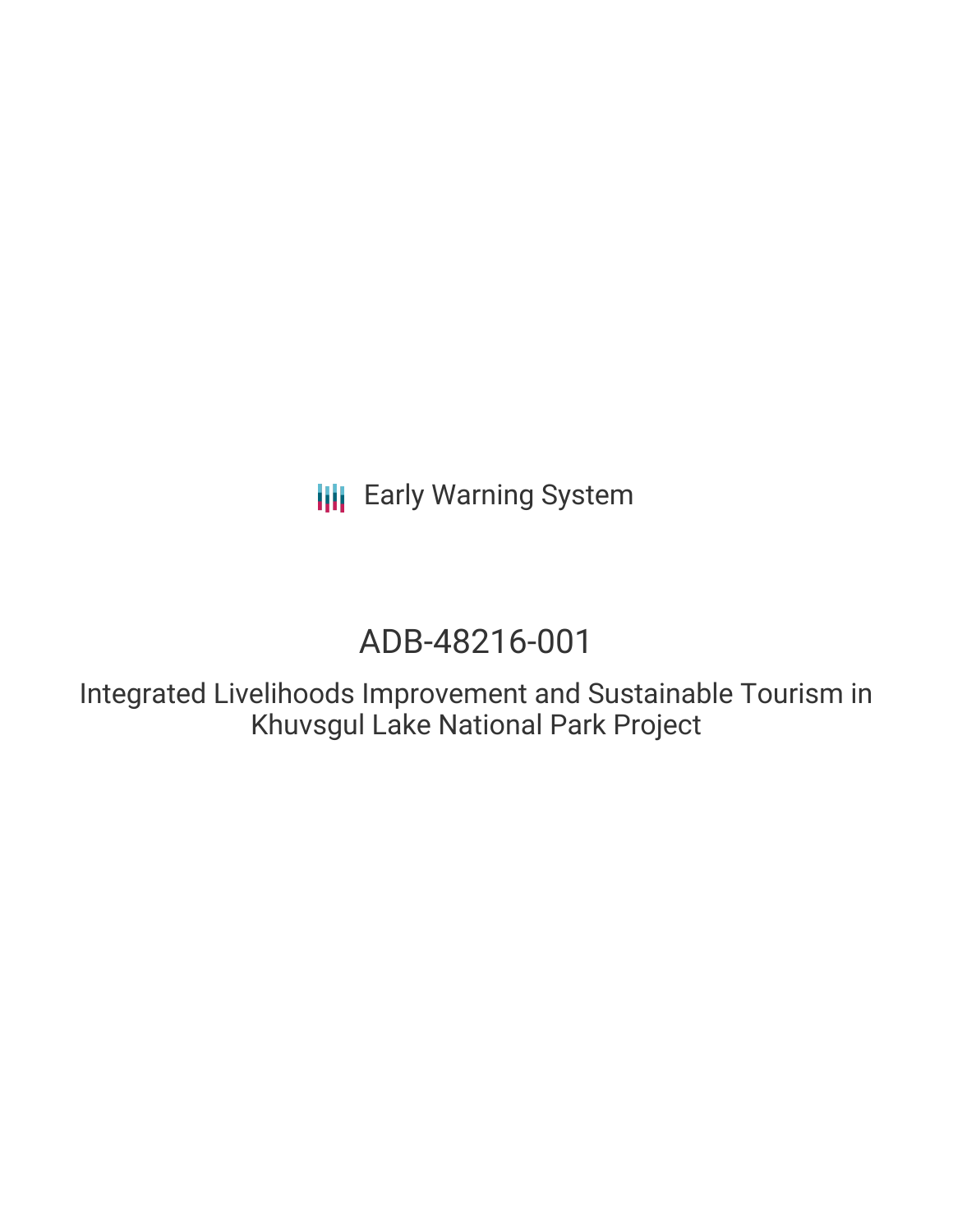

# Early Warning System

# Integrated Livelihoods Improvement and Sustainable Tourism in Khuvsgul Lake National Park **Droject**

# **Quick Facts**

| <b>Countries</b>               | Mongolia                        |
|--------------------------------|---------------------------------|
| <b>Specific Location</b>       | Khuvsgul aimag                  |
| <b>Financial Institutions</b>  | Asian Development Bank (ADB)    |
| <b>Status</b>                  | Active                          |
| <b>Bank Risk Rating</b>        | U                               |
| <b>Voting Date</b>             | 2015-12-07                      |
| <b>Borrower</b>                | Government of Mongolia          |
| <b>Sectors</b>                 | <b>Agriculture and Forestry</b> |
| <b>Investment Type(s)</b>      | Grant                           |
| <b>Investment Amount (USD)</b> | $$3.00$ million                 |
| <b>Project Cost (USD)</b>      | \$3.18 million                  |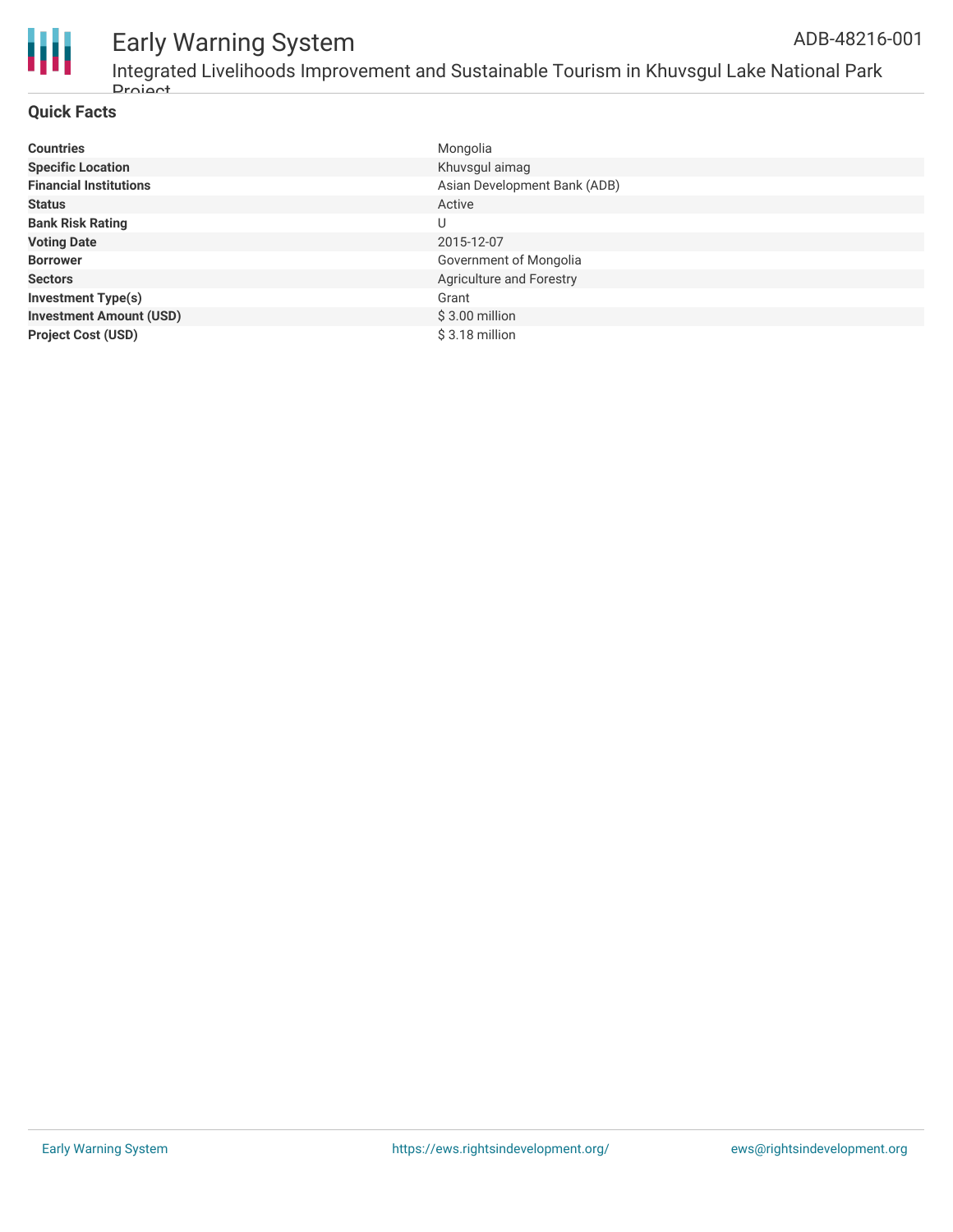

## **Project Description**

Khuvsgul Lake National Park (KLNP) in Khuvsgul aimag supports a rapidly expanding but uncontrolled tourism industry, and a small local population which is poor, receives few benefits from tourism, and is dependent on subsistence use of natural resources. The proposed grant will support local livelihoods through improved capacity for sustainable tourism and subsistence activities, in participation with the park administration and other key stakeholders. The project design adopts an integrated approach for livelihoods, tourism, waste management, and land use planning, and will serve as a model for other protected areas in Mongolia.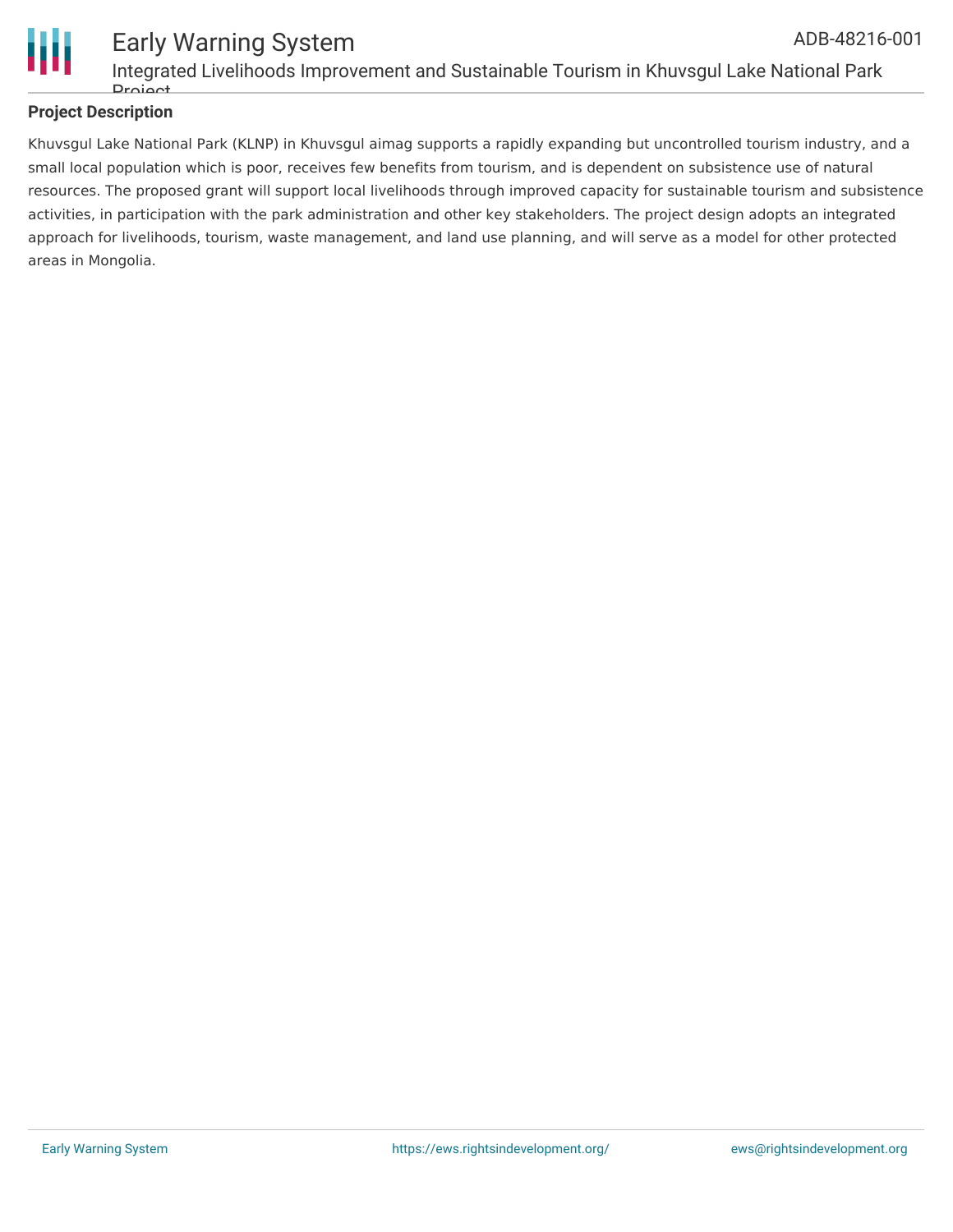

#### **Investment Description**

Asian Development Bank (ADB)

Grant by Japan Fund for Poverty Reduction Government US\$ 0.18 million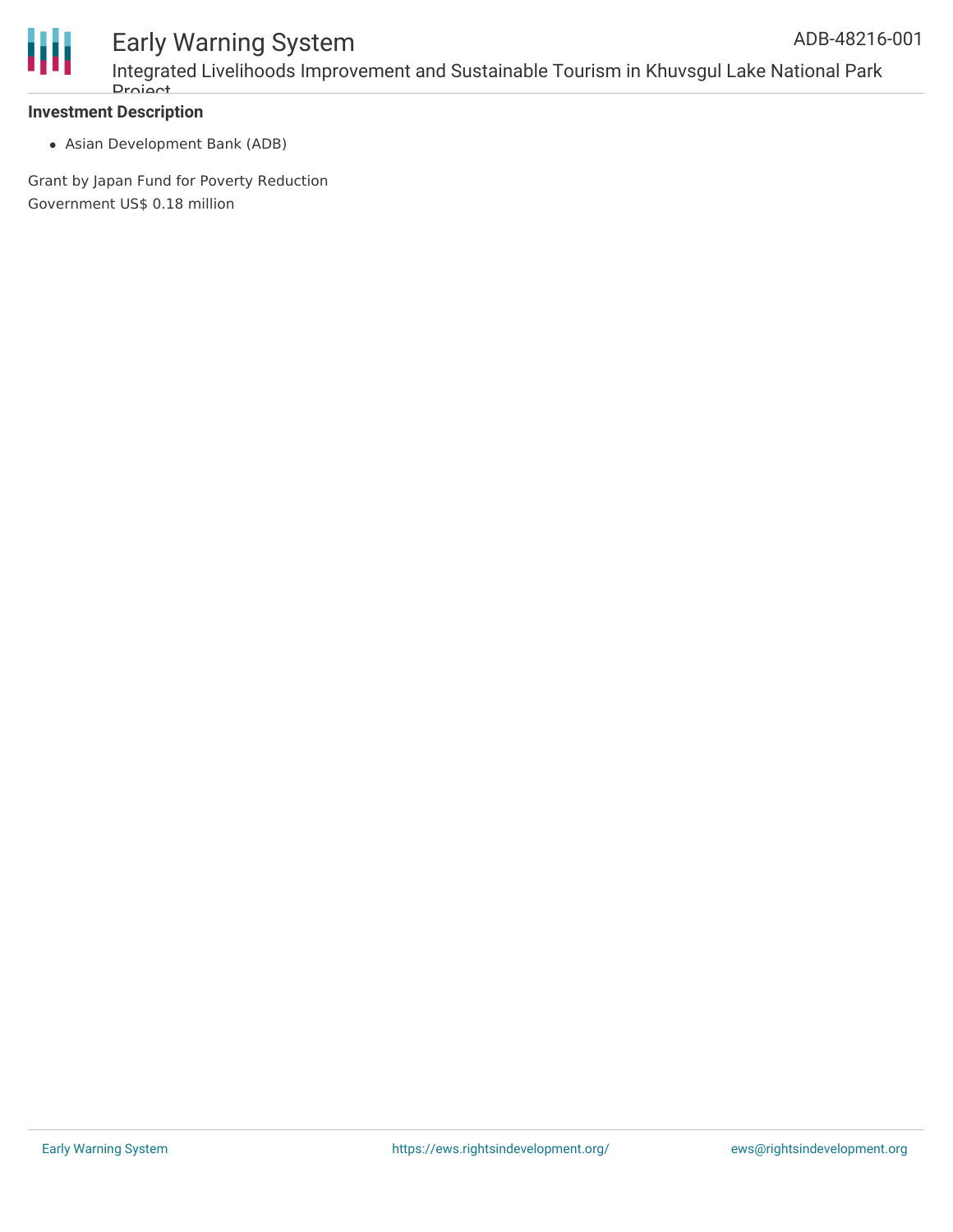

### **Contact Information**

Drojoot

Ministry of Environment and Tourism DOLGOSUREN@TUULGOL.MN Government Building II, United Nation's Street 5/2, Chingeltei District, Ulaanbaatar 15160, Mongolia

#### ACCOUNTABILITY MECHANISM OF ADB

The Accountability Mechanism is an independent complaint mechanism and fact-finding body for people who believe they are likely to be, or have been, adversely affected by an Asian Development Bank-financed project. If you submit a complaint to the Accountability Mechanism, they may investigate to assess whether the Asian Development Bank is following its own policies and procedures for preventing harm to people or the environment. You can learn more about the Accountability Mechanism and how to file a complaint at: http://www.adb.org/site/accountability-mechanism/main